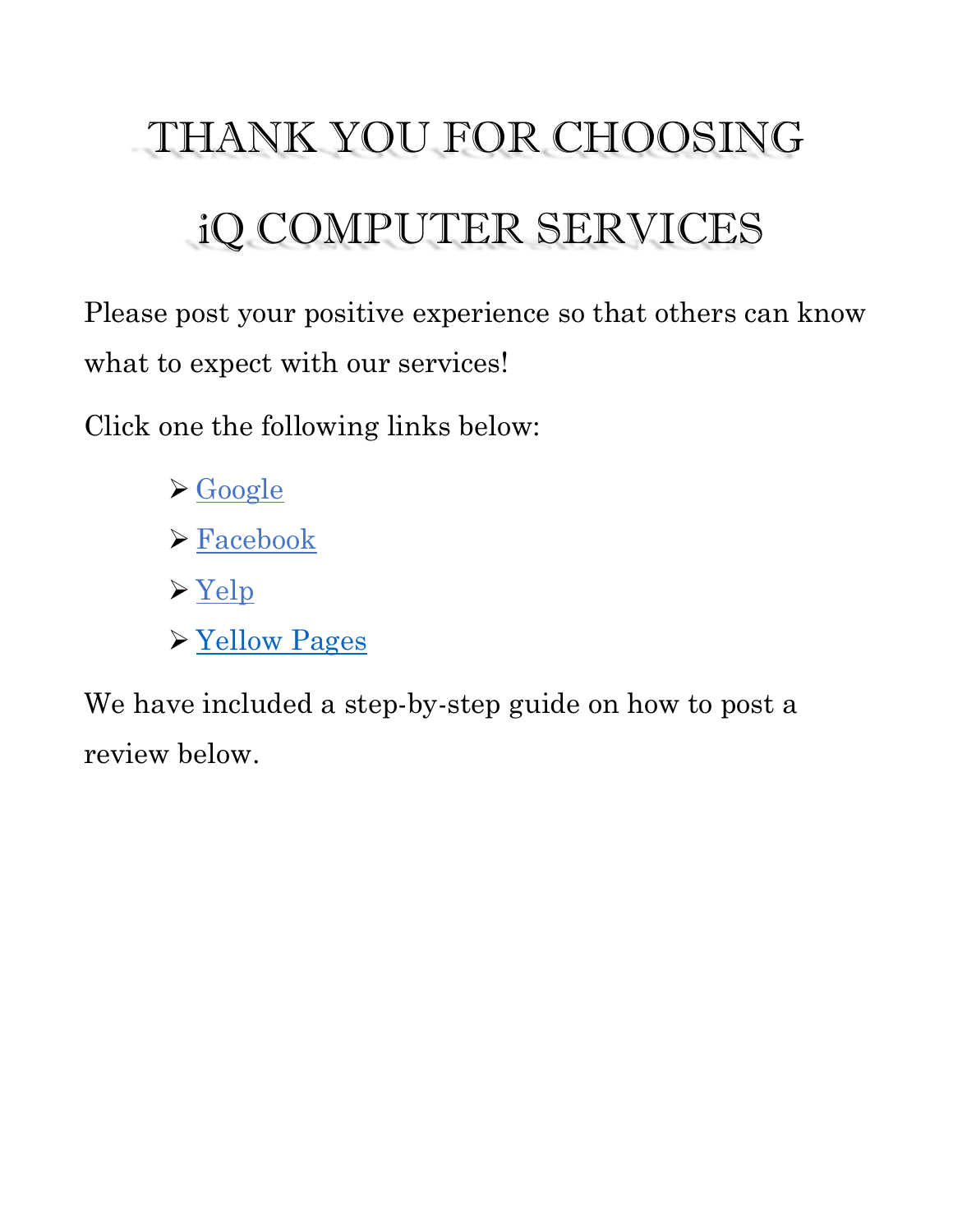## *How to post your review on Google:*

- 1. Click on this link to visit our Google page: [Search iQ Computer Services](https://www.google.com/search?q=iq+computer+services&ei=WnadYKONArix5NoPld-14AI&oq=iq+computer+services&gs_lcp=Cgdnd3Mtd2l6EAMyCwguEMcBEK8BEJMCMgIIJjoHCAAQsAMQHjoGCAAQFhAeUL1pWIR1YKh3aAFwAHgAgAFPiAGGBpIBAjEymAEAoAEBqgEHZ3dzLXdpesgBAcABAQ&sclient=gws-wiz&ved=0ahUKEwijop35qsfwAhW4GFkFHZVvDSwQ4dUDCA4&uact=5)
- 2. Sign into your Google account. Click [here](https://accounts.google.com/signup/v2/webcreateaccount?flowName=GlifWebSignIn&flowEntry=SignUp) to sign up for a free account.
- 3. Next, click on the **"Write a Review"** button
- 4. Please rate us and write a brief description of your experience.
- 5. Click "**Post"** and you are all done!

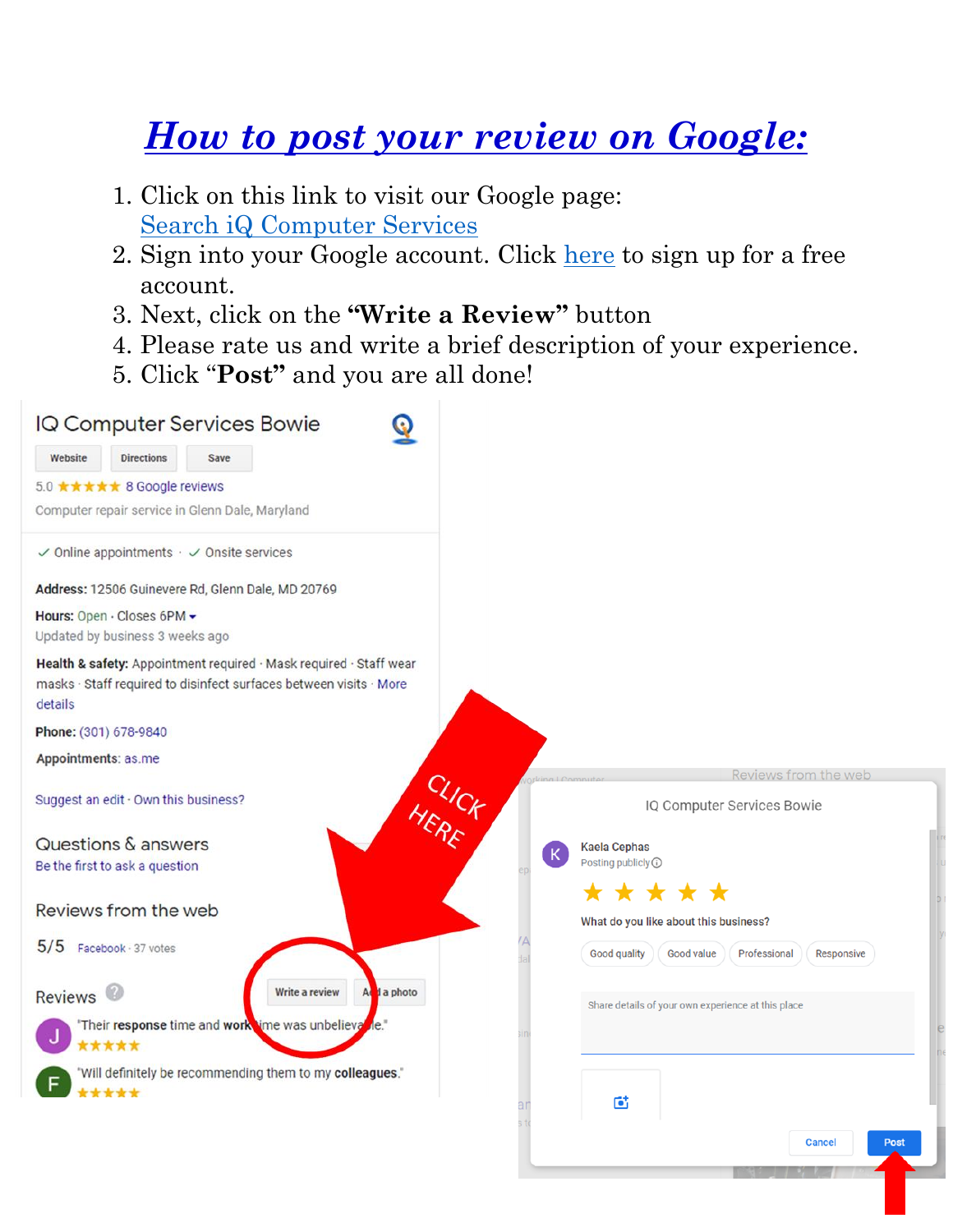## *How to post a review on Facebook:*

- 1. Click on this link to visit our Facebook page: [Facebook Review Page](https://www.facebook.com/iqcomputers/reviews/?ref=page_internal)
- 2. Sign into your Facebook account. Click [here](https://www.facebook.com/r.php) to sign up for a free account.
- 3. Next, click on the "**Review"** tab on the iQ Computer Services page.
- 4. Click the **"Yes"** button under **"Do you recommend iQ Computer Services?"** to leave a review.
- 5. Please rate us and write a brief description of your experience.
- 6. Click **"Post"** and you are all done!

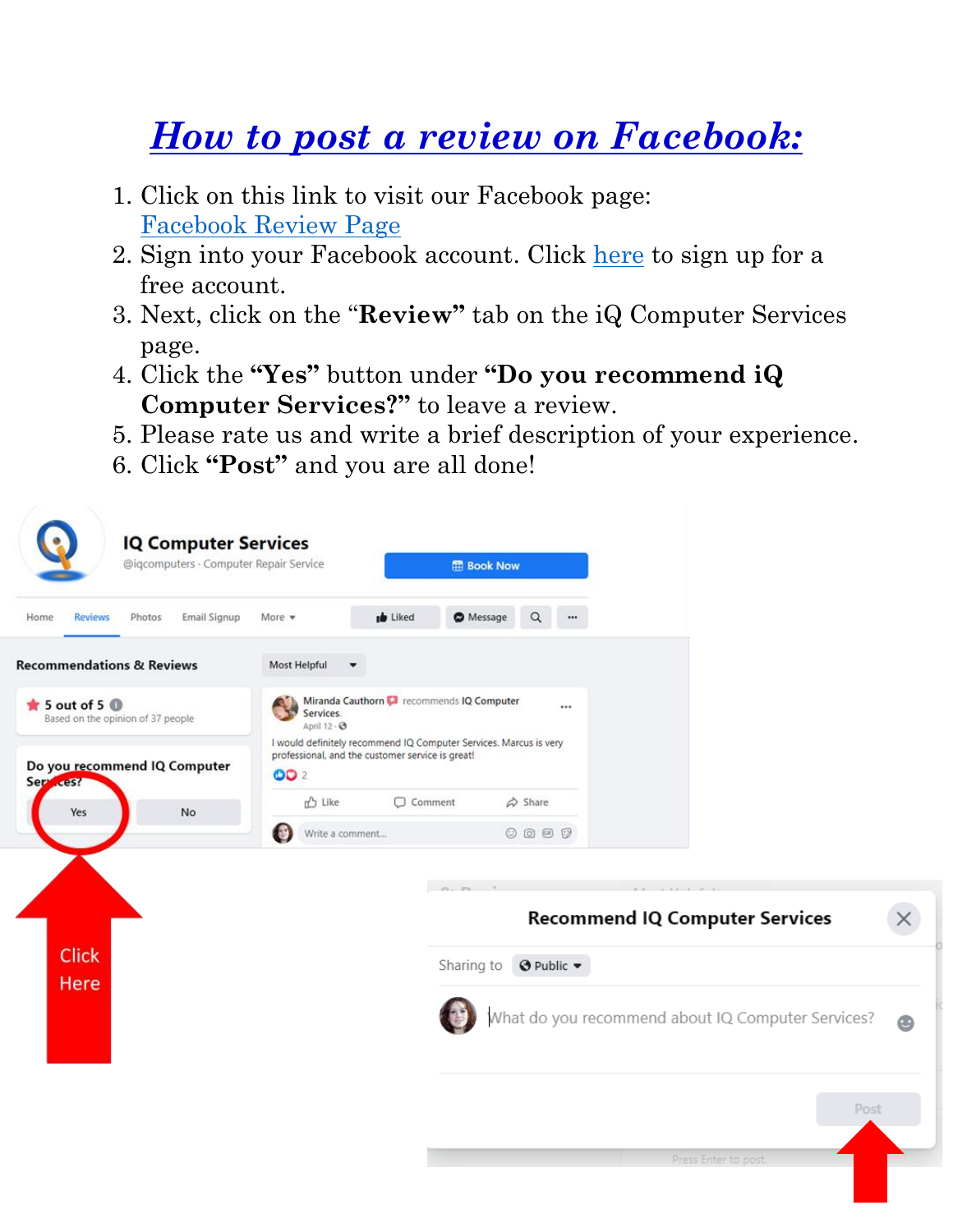### *How to post a review on Yelp:*

- 1. Click on this link to visit our Yelp page: [Yelp Review Page](https://www.yelp.com/biz/iq-computer-services-annandale-6)
- 2. Sign into your Yelp account.

 $\checkmark$  Staff wears gloves  $\checkmark$  Hand sanitizer provided  $\checkmark$  Masks required  $\checkmark$  Contactless payments  $\checkmark$  Staff checked for symptoms

- 3. Next, click on the **"Write a Review"** button located under the business name.
- 4. Please rate us and write a brief description of your experience.
- 5. Post your review and you are all done!

| Restaurants V<br>Home Services V<br>Auto Services V                                   | More $\vee$                                                                                    |                                                              |                        |
|---------------------------------------------------------------------------------------|------------------------------------------------------------------------------------------------|--------------------------------------------------------------|------------------------|
| <b>IQ Computer Services</b>                                                           |                                                                                                | <b>Request a Quote</b>                                       |                        |
| ★▏★▁▎▲▁▏←<br>15 reviews                                                               |                                                                                                | Response time<br><b>40 minutes</b>                           | Response rate<br>100%  |
| Claimed · IT Services & Computer Repair Edit                                          |                                                                                                |                                                              |                        |
| Open 10:30 AM - 5:30 PM O Hours updated over 3 months ago                             |                                                                                                |                                                              | <b>Request a Quote</b> |
| hoto Add Photo<br>S2 Write a Review                                                   | 口 Save<br>rin Share                                                                            | 56 locals recently requested a quote                         |                        |
|                                                                                       |                                                                                                |                                                              |                        |
|                                                                                       |                                                                                                | igcomputerservices.com                                       | 啓                      |
| <b>VID-19 Updates</b>                                                                 | Edit $\mathscr{O}$                                                                             | (703) 594-7271                                               | G)                     |
|                                                                                       | ire wearing face masks and social distancing to protect your health and safety and that of our |                                                              |                        |
| efore returning to you. All employees are practicing social distancin"<br>Ale.<br>pre | We are disinfecting all laptops, and hardware with 70 percent isopropyl alcohol upon check-in  | <b>Get Directions</b><br>4215 Downing St Annandale, VA 22003 | ◈                      |
| Posted on November 4, 2020                                                            |                                                                                                |                                                              |                        |
| <b>Updated Services</b>                                                               |                                                                                                | 10% off Computer Repair & Data                               | ◎                      |
| $\vee$ Curbside pickup<br>$\checkmark$ In-person visits                               | $\checkmark$ In-store shopping                                                                 | Send to your Phone                                           |                        |
|                                                                                       |                                                                                                | Backup                                                       |                        |

**IQ Computer Services** 

Read our review guidelines



rarely need dry cleaning services, but I spilled sauce on my favorite sweater<br>so I really had no choice. Their open hours are reduced due to COVID, which weren't updated online, so I had to go back twice. That being said, I know businesses are all doing their best at this time! In the end though, they got the stain out and did a great job...

Thanks for supporting, especially right now.

**Post Review**